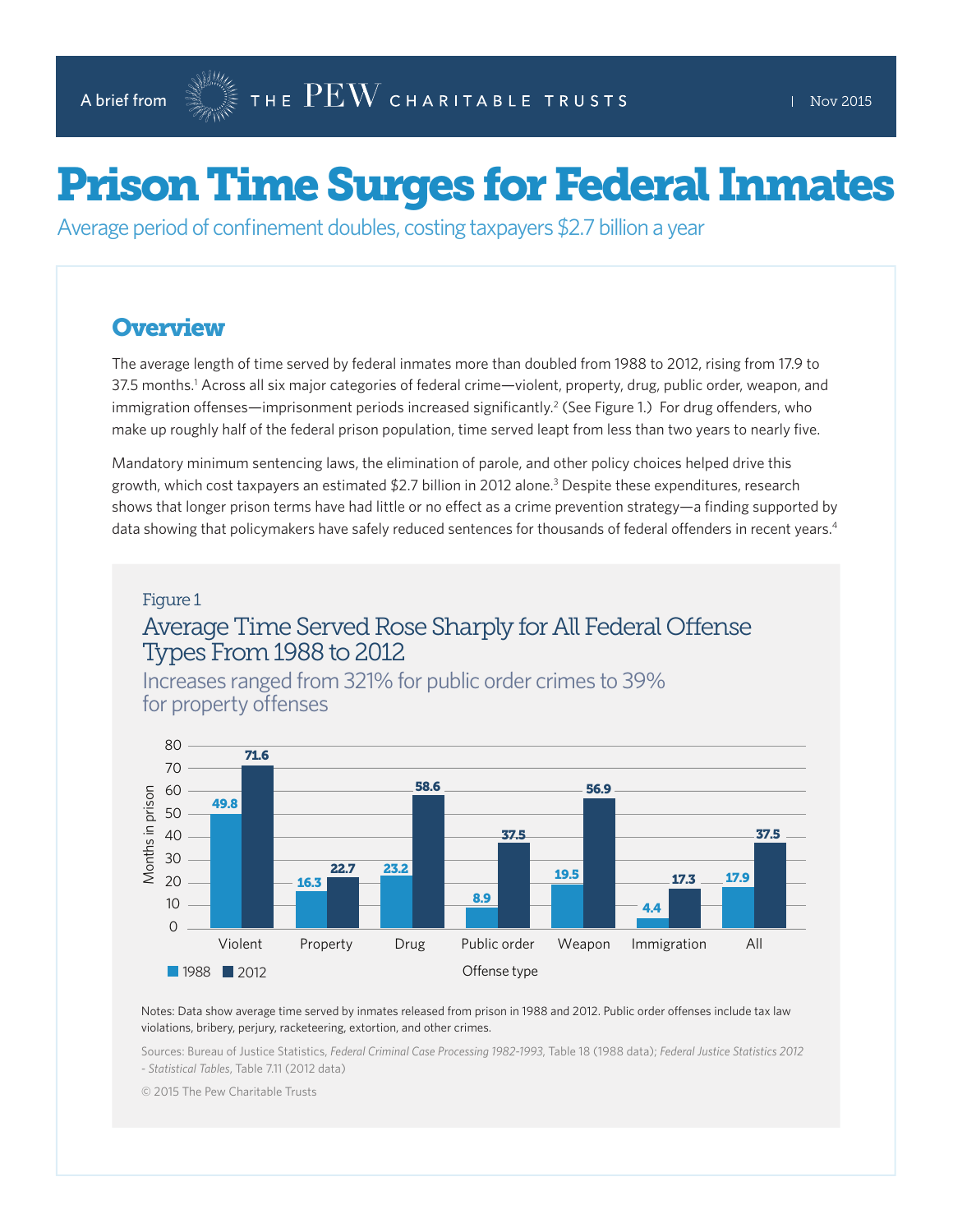# Federal prison system, costs grew significantly

Two factors determine the size of any prison population: how many offenders are admitted to prison and how long they remain. From 1988 to 2012, the number of annual federal prison admissions almost tripled, increasing from 19,232 to 56,952 (after reaching a high of 61,712 in 2011).<sup>5</sup> During the same period, the average time served by released federal offenders more than doubled, rising from 17.9 to 37.5 months.<sup>6</sup> These two upward trends shown in Figure 2—caused a spike in the overall federal prison population, which jumped 336 percent, from 49,928 inmates in 1988 to an all-time high of 217,815 in 2012.<sup>7</sup> One study found that the increase in time served by a single category of federal offenders—those convicted of drug-related charges—was the "single greatest contributor to growth in the federal prison population between 1998 and 2010."8

The long-term growth of this population has driven a parallel surge in taxpayer spending. As Pew reported in February 2015, federal prison spending rose 595 percent from 1980 to 2013, from \$970 million to more than \$6.7 billion in inflation-adjusted dollars.<sup>9</sup> Taxpayers spent almost as much on federal prisons in 2013 as they spent in 1980 on the entire U.S. Justice Department—including the Federal Bureau of Investigation, the Drug Enforcement Administration, and all U.S. attorneys.<sup>10</sup>

# Figure 2 Admissions and Average Time Served Increased Simultaneously Tandem trends spurred explosive growth of federal prison population



# Length of stay rose for all types of federal offenders

To assess long-term changes in the amount of time that federal offenders spend in prison, Pew reviewed Bureau of Justice Statistics data on inmates released from prison each year from 1988 (the earliest year for which comparable, annual data are available) to 2012 (the most recent year available).11 The data show significant increases in time served for all crime types, as well as for most individual crimes. Specifically: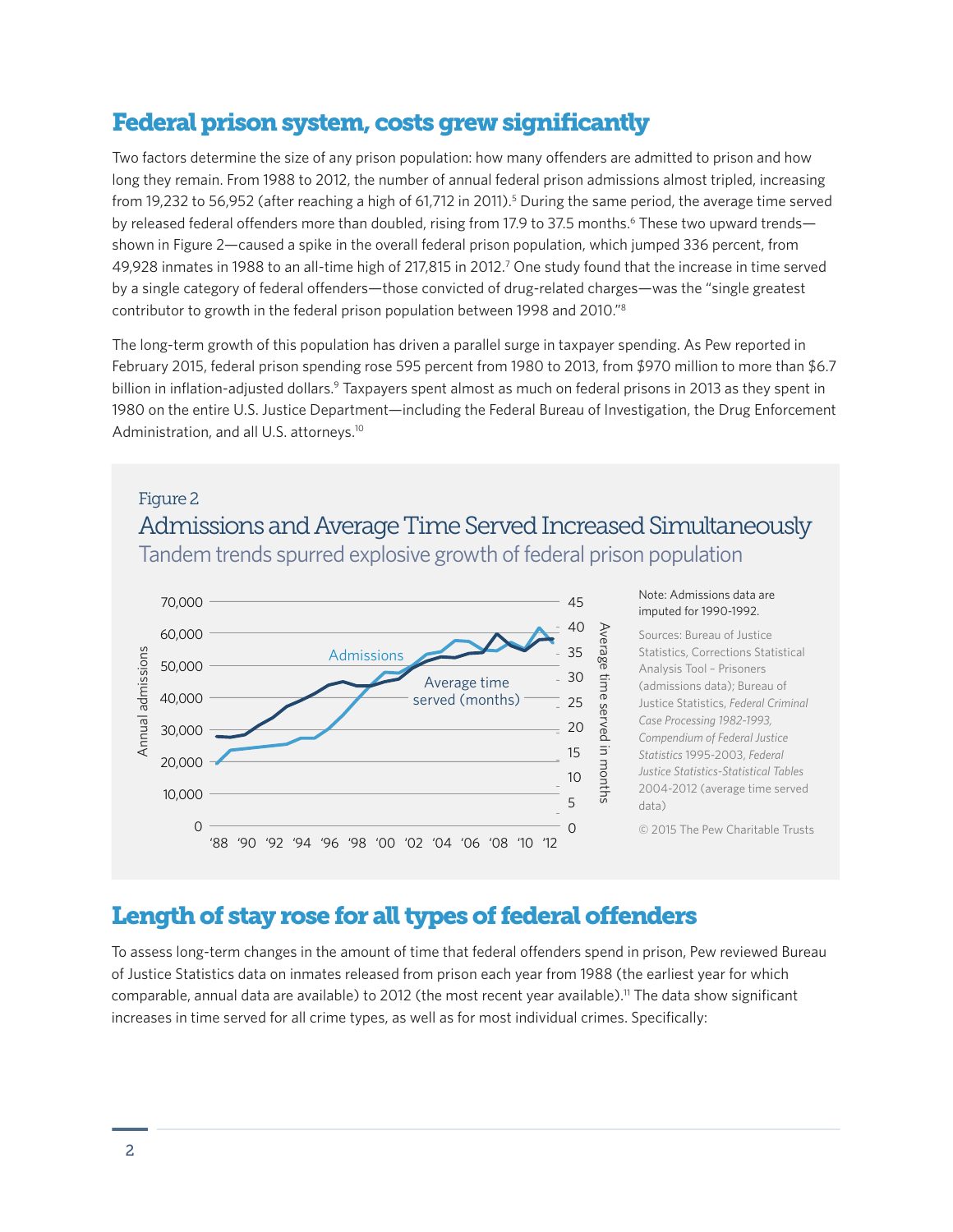- **Time served went up across all offense categories.** The average length of imprisonment increased for inmates in all six categories of federal crime: violent, property, drug, public order, weapon, and immigration offenses.
- **It grew the most for public order, immigration, and weapon offenses.** The average length of imprisonment rose 321 percent for public order offenses, such as racketeering, extortion, and tax law violations (from 8.9 to 37.5 months). It went up 293 percent for immigration offenses (from 4.4 to 17.3 months) and 192 percent for weapon crimes (from 19.5 to 56.9 months).
- **It rose more for drug offenses than for violent and property crimes.** Time served for drug offenses went up 153 percent (from 23.2 to 58.6 months), compared with 44 percent for violent crimes (from 49.8 to 71.6 months) and 39 percent for property crimes (from 16.3 to 22.7 months). Expressed another way, drug offenders released in 1988 served less than half as much time in prison as violent offenders; those released in 2012 served more than 80 percent of the time that violent offenders did. Longer periods of imprisonment for drug offenders also had an outsize effect on the size of the overall federal prison population, given the large number of these inmates. From 1988 to 2012, the number of sentenced drug offenders in federal prison grew from roughly 15,000 to nearly 100,000.12
- **It increased for 25 of 28 specific offenses.** The average length of imprisonment went up for 25 of the 28 specific federal crimes that the Bureau of Justice Statistics tracked in both 1988 and 2012.<sup>13</sup> Time served went down only for simple drug possession, assault, and larceny.

#### Federal Time Served: The 85 Percent Rule

With the exception of the comparatively small number of offenders who are sentenced to death or life behind bars or who die while incarcerated, all inmates in federal prisons will eventually be released. Their release dates are determined by two factors: the court-imposed sentences they received after their convictions and the amount of time—if any—deducted from their sentences for good behavior. Unlike many states, the federal government does not have parole. Instead, under the Sentencing Reform Act of 1984, all federal prisoners must spend a minimum of 85 percent of their sentences behind bars before becoming eligible for release, with a maximum of 15 percent set aside as a reward for good behavior. The nearly 62,000 inmates who were released from federal prison in 2012 served an average of 88 percent of their court-imposed sentences.<sup>\*</sup>

\* Bureau of Justice Statistics, *Federal Justice Statistics 2012—Statistical Tables*, Table 7.11, http://www.bjs.gov/content/pub/pdf/ fjs12st.pdf.

# Policy changes drove increases in time served

The sharp increase in time served by federal offenders can be traced to a series of policy choices made by lawmakers during the 1980s and 1990s, when rising violent and property crime rates—combined with an epidemic of crack cocaine use—heightened Americans' concerns about safety.14 The U.S. violent crime rate rose 41 percent from 1983 to 1991, when it peaked at 758 violent offenses per 100,000 residents, about twice the rate reported today.15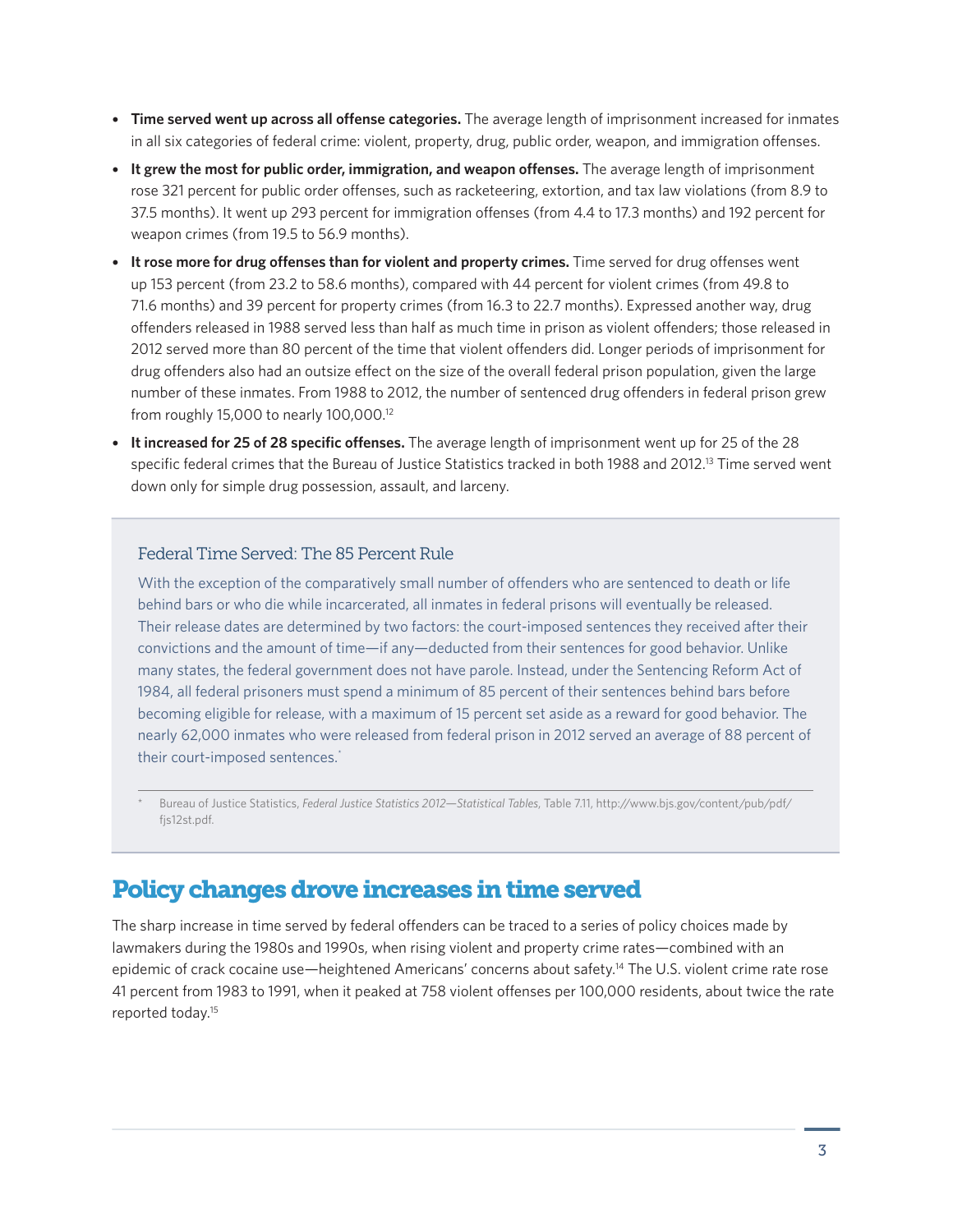In response, lawmakers enacted a range of laws that, collectively, increased the number of offenders sent to prison and the amount of time they spent behind bars:

- **Congress formed the U.S. Sentencing Commission, which created strict federal sentencing guidelines.**  The federal Sentencing Reform Act of 1984 established the U.S. Sentencing Commission, an appointed panel within the judicial branch that sets national guidelines for federal judges to follow when sentencing defendants. The National Research Council found in a 2014 report that the guidelines—initially mandatory but later deemed advisory by the U.S. Supreme Court—"greatly increased both the percentage of individuals receiving prison sentences and the length of sentences for many offenses."16 The commission's own researchers have described the Sentencing Reform Act as "perhaps the most dramatic change in sentencing law and practice in our nation's history."17
- **Lawmakers abolished federal parole.** The Sentencing Reform Act also eliminated parole and required all federal prisoners, regardless of offense type, to serve a minimum of 85 percent of their sentences behind bars before becoming eligible for release—a policy shift known as "truth in sentencing." This change, which was phased in over several years beginning in November 1987, had a dramatic impact: Those entering prison in 1996 could expect to serve 87 percent of their sentences behind bars, compared with 58 percent a decade earlier.<sup>18</sup> (See Figure 3.) The percentage of sentence served by federal offenders has not significantly changed since 1996.<sup>19</sup>
- **Mandatory minimum penalties led to increased sentence lengths.** Congress also enacted dozens of laws during the 1980s and 1990s that required federal courts to sentence certain defendants to mandatory minimum prison terms. As of 2012, the federal criminal code included nearly 200 such sentences, for crimes ranging from obstruction of justice to airplane hijacking.20 Drug crimes are among the most common offenses for which mandatory minimum sentences are imposed.<sup>21</sup> From 1980 to 2011 (the most recent year for which comparable statistics are available), the average prison sentence for federal drug offenders increased 36 percent, from 54.6 to 74.2 months.22

# Figure 3 Elimination of Federal Parole Contributed to Increase in Time Served



Prison time went up sharply following November 1987 policy change

Note: Pew used admissions data rather than release data to show the year-overyear effects of the elimination of parole. Release cohorts include offenders sentenced in many years.

Source: Bureau of Justice Statistics, *Time Served in Prison by Federal Offenders, 1986-1997*, Table 1, http:// www.bjs.gov/content/pub/pdf/tspfo97. pdf

© 2015 The Pew Charitable Trusts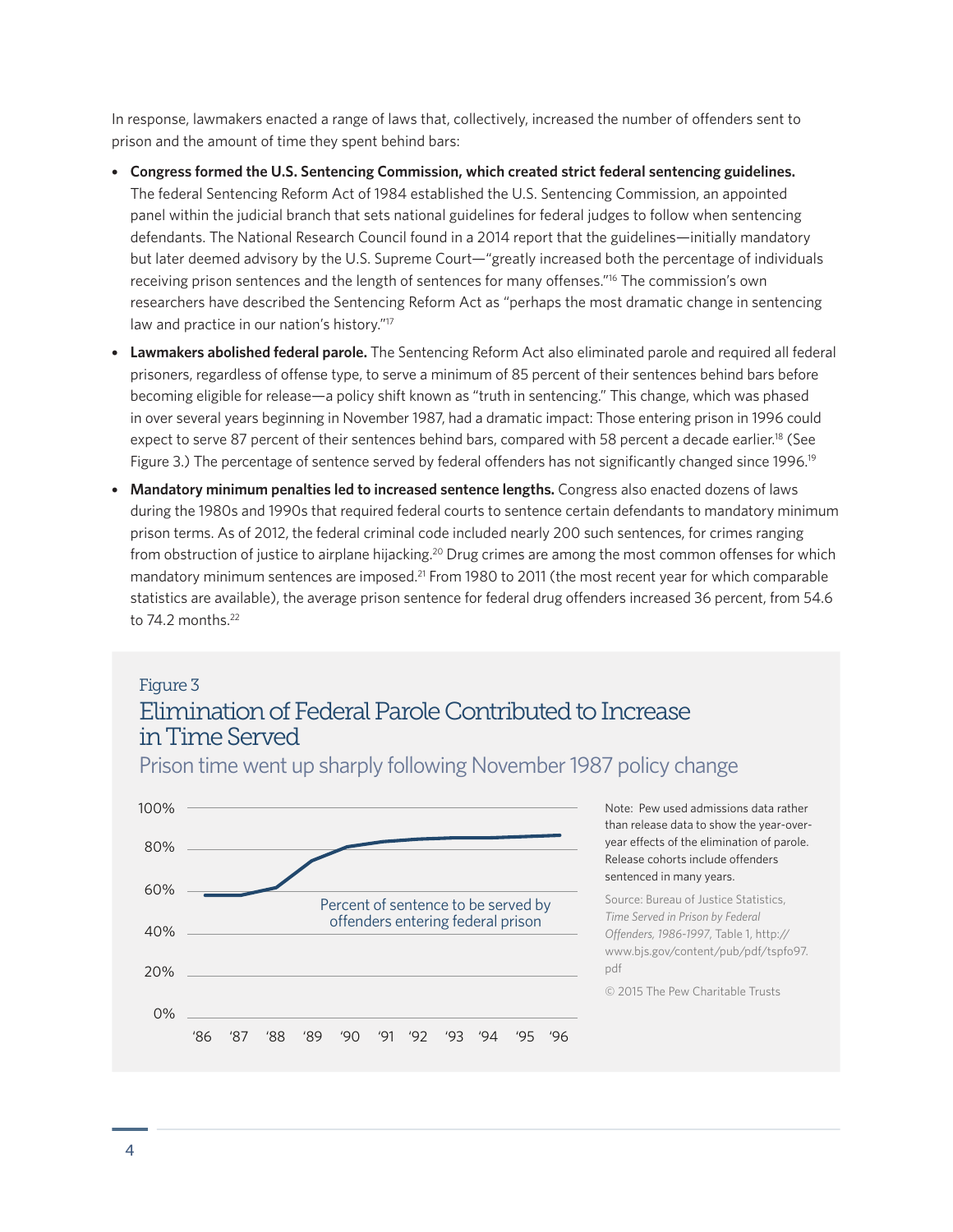# Increased time served carries high cost

The average monthly cost to house a federal prisoner was \$2,197 in 2012.<sup>23</sup> When applied to the 19.6-month increase in average time served by federal offenders since 1988—and multiplied by the nearly 62,000 inmates released from federal prison in 2012—the total estimated cost to taxpayers of increased prison stays reached \$2.7 billion a year.<sup>24</sup> (See Figure 4.)

Longer periods of imprisonment for drug and immigration offenders were responsible for most of that cost. The same formula calculates that the additional 35.4 months served by drug offenders cost \$1.5 billion a year.25 The extra 12.9 months for immigration offenders cost \$700 million annually.26

# Research finds few public safety benefits of more time served

Congress increased prisoners' length of stay not only to impose greater punishment on offenders, but also to improve public safety by incapacitating convicted defendants and deterring would-be offenders. Research suggests, however, that dramatic increases in prison time have little effect on public safety. The National Research Council concluded in a comprehensive 2014 report that "statutes mandating lengthy prison sentences cannot be justified on the basis of their effectiveness in preventing crime."27

Many other studies have painted a similar picture. One meta-analysis of 19 studies found that increased imprisonment "appears to have a null or mildly criminogenic effect on future criminal behavior"—in other words, that incarceration actually may increase inmates' likelihood of offending again in the future. <sup>28</sup> Another analysis found that the amount of time served had no effect on recidivism rates for those serving sentences of five years or less, though it did have some effect for those serving 10 years or longer—mainly because of inmates "aging out" of crime, rather than being deterred.29 A third study found "modest incapacitation effects" of incarceration but concluded that these effects were "offset by long-term increases in post-release criminal behavior" and diminished economic selfsustainability among released offenders.<sup>30</sup>

Although the federal government generally has increased criminal penalties over the long term, in recent years it has made targeted sentencing reductions with no apparent harm to public safety. In 2007, the Sentencing Commission retroactively reduced sentencing guidelines for thousands of crack cocaine offenders.31 A follow-up study on the effects of this change found no increase in recidivism among offenders who received sentence reductions compared with those who did not.<sup>32</sup>

# Figure 4 Time Is Money

Longer prison terms for federal offenders released in 2012 cost nearly \$2.7 billion

#### \$ 2,197

Average per-inmate cost of 1 month in federal prison in 2012

x

#### **19.6** months

Additional time offenders released in 2012 served, compared with 1988

#### \$ 43,061

Average per-inmate cost of increased time served for those released in 2012

x

#### Offenders released in 2012 61,699

Total annual cost of keeping offenders in prison for 19.6 months longer \$ 2.7 billion

Sources: Bureau of Prisons; Bureau of Justice Statistics

© 2015 The Pew Charitable Trusts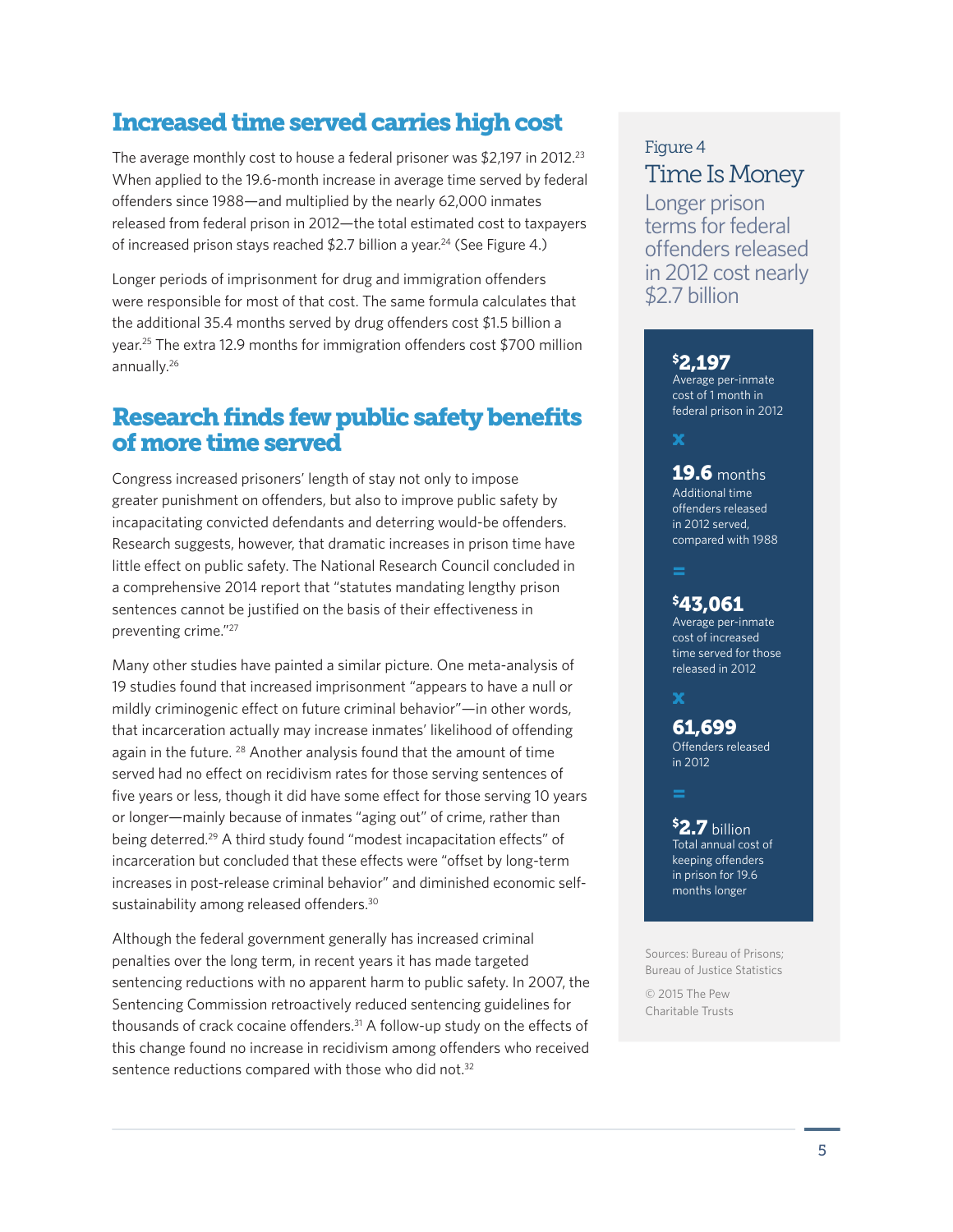In 2010, Congress followed the Sentencing Commission's change in guidelines with a broader, statutory reduction in crack cocaine sentences, known as the Fair Sentencing Act. A comprehensive 2015 report authored by the Sentencing Commission found that the law led to a significant decline in the federal prison population and did not change offenders' rates of cooperation with law enforcement investigations or slow the ongoing decline in crack cocaine use nationwide.33

The public appears willing to support such targeted reductions in sentences and time served. Polls show that voters are flexible about the amount of time that offenders serve in prison, preferring that policymakers focus on reducing recidivism.34 (See Figure 5.)

#### Figure 5

# Voters Are Flexible on Amount of Time Served by Inmates Preventing recidivism is a bigger public priority

"It does not matter whether a non-violent offender is in prison for 18 or 24 or 30 months. What really matters is that the system does a better job of making sure that when an offender does get out, he is less likely to commit another crime."



Source: The Pew Charitable Trusts, "Public Opinion on Sentencing and Corrections in America" (March 2012), [http://www.](http://www.pewtrusts.org/~/media/Assets/2012/03/30/PEW_NationalSurveyResearchPaper_FINAL.pdf) [pewtrusts.org/~/media/Assets/2012/03/30/PEW\\_NationalSurveyResearchPaper\\_FINAL.pdf](http://www.pewtrusts.org/~/media/Assets/2012/03/30/PEW_NationalSurveyResearchPaper_FINAL.pdf)

© 2015 The Pew Charitable Trusts

# **Conclusion**

The dramatic increase in the average amount of time served by federal inmates cost taxpayers an estimated \$2.7 billion in 2012 and is largely the result of policy choices made by federal lawmakers during the 1980s and 1990s. During that period, Congress created the U.S. Sentencing Commission, which established guidelines that increased sentence lengths; abolished federal parole, requiring inmates to serve a much larger proportion of their sentences behind bars; and enacted mandatory minimum sentences for a broad variety of offenses, requiring judges to impose penalties set out in statute.

These policies were crafted in response to rising violent and property crime rates and growing concerns about public safety. The best available research, however, indicates that longer prison terms have little or no effect on recidivism and crime rates, and that recent sentence reductions for certain federal offenders have had no measurable impact on public safety.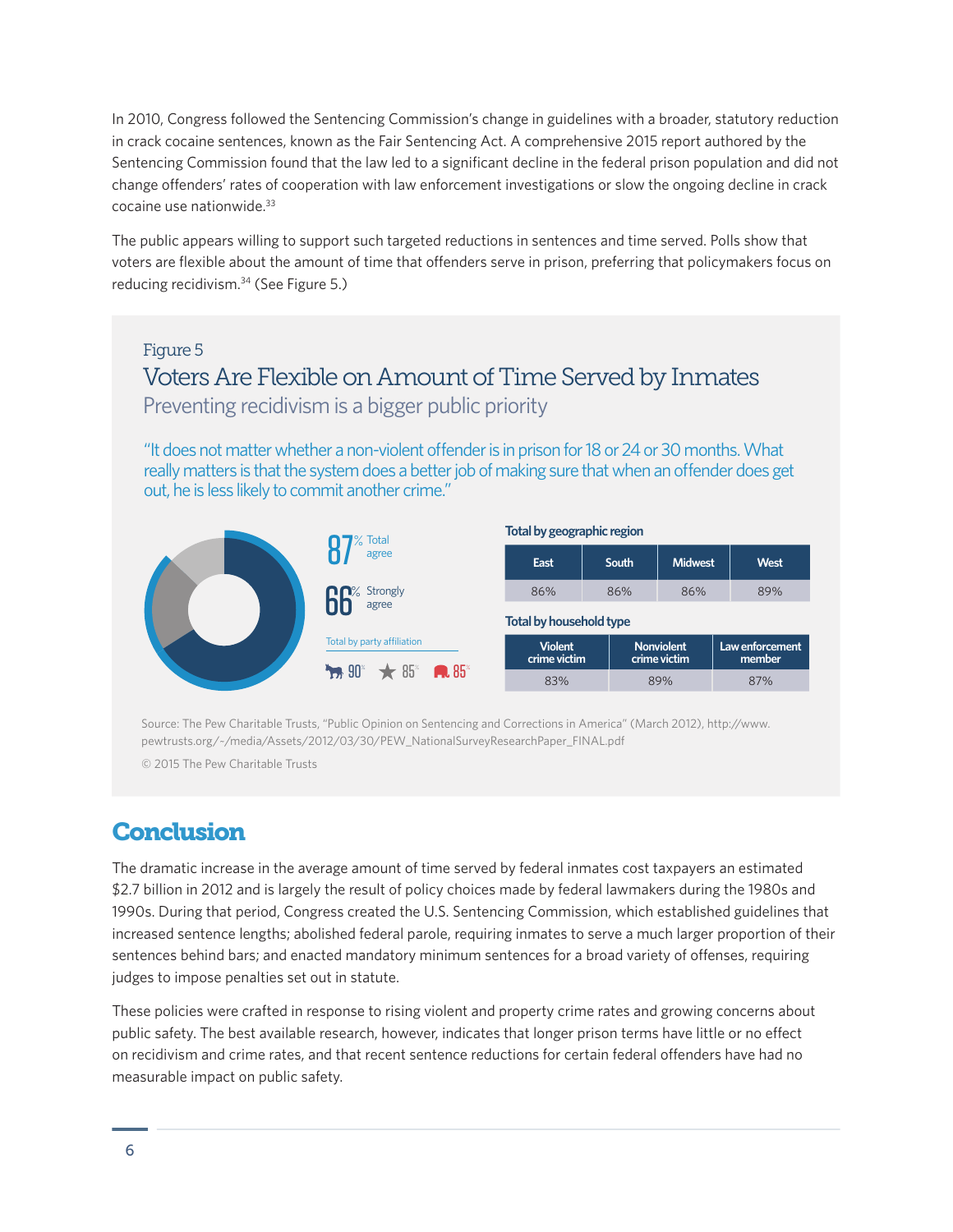#### Endnotes

- 1 For the 1988 data, see Bureau of Justice Statistics, *Federal Criminal Case Processing 1982-1993*, Table 18, [http://www.bjs.gov/content/pub/](http://www.bjs.gov/content/pub/pdf/Fccp93.pdf) [pdf/Fccp93.pdf](http://www.bjs.gov/content/pub/pdf/Fccp93.pdf); for the 2012 data, see Bureau of Justice Statistics, *Federal Justice Statistics 2012—Statistical Tables*, Table 7.11, [http://www.](http://www.bjs.gov/content/pub/pdf/fjs12st.pdf) [bjs.gov/content/pub/pdf/fjs12st.pdf.](http://www.bjs.gov/content/pub/pdf/fjs12st.pdf) Pew used the 1988-2012 period to capture all available yearly data.
- 2 Ibid.
- 3 Pew analysis. See Figure 4 for calculation.
- 4 For the crime prevention effects of increased prison terms, see National Research Council, *The Growth of Incarceration in the United States: Exploring Causes and Consequences* (2014), 155–6, [http://www.nap.edu/catalog/18613/the-growth-of-incarceration-in-the-united-states](http://www.nap.edu/catalog/18613/the-growth-of-incarceration-in-the-united-states-exploring-causes)[exploring-causes](http://www.nap.edu/catalog/18613/the-growth-of-incarceration-in-the-united-states-exploring-causes). For the recidivism effects of reduced federal penalties for crack cocaine offenders, see Kim Steven Hunt and Andrew Peterson, "Recidivism Among Offenders Receiving Retroactive Sentence Reductions: The 2007 Crack Cocaine Amendment" (May 2014), U.S. Sentencing Commission, [http://www.ussc.gov/sites/default/files/pdf/research-and-publications/research-projects-and-surveys/](http://www.ussc.gov/sites/default/files/pdf/research-and-publications/research-projects-and-surveys/miscellaneous/20140527_Recidivism_2007_Crack_Cocaine_Amendment.pdf) [miscellaneous/20140527\\_Recidivism\\_2007\\_Crack\\_Cocaine\\_Amendment.pdf](http://www.ussc.gov/sites/default/files/pdf/research-and-publications/research-projects-and-surveys/miscellaneous/20140527_Recidivism_2007_Crack_Cocaine_Amendment.pdf).
- 5 Bureau of Justice Statistics, Corrections Statistical Analysis Tool—Prisoners, [http://www.bjs.gov/index.cfm?ty=nps.](http://www.bjs.gov/index.cfm?ty=nps) Pew collected annual admissions data by building a custom table using total federal prison admissions from 1988 to 2012. Admissions data were not available for 1990-1992.
- 6 Pew collected annual time served data by consulting multiple reports published by the Bureau of Justice Statistics. For the 1988-1994 data, see *Federal Criminal Case Processing 1982-1993*, Table 18; for the 1995-2003 data, see *Compendium of Federal Justice Statistics* 1995- 2003; for the 2004-2012 data, see *Federal Justice Statistics-Statistical Tables* 2004-2012.
- 7 Bureau of Justice Statistics, Corrections Statistical Analysis Tool—Prisoners. Pew collected annual federal prison population data by building a custom table using end-of-year, total jurisdictional offender figures from 1988 to 2012.
- 8 Kamala Mallik-Kane, Barbara Parthasarathy, and William Adams, "Examining Growth in the Federal Prison Population, 1998 to 2010" (September 2012), Urban Institute, [http://www.urban.org/sites/default/files/alfresco/publication-pdfs/412720-Examining-Growth-in](http://www.urban.org/sites/default/files/alfresco/publication-pdfs/412720-Examining-Growth-in-the-Federal-Prison-Population--to--.PDF)[the-Federal-Prison-Population--to--.PDF.](http://www.urban.org/sites/default/files/alfresco/publication-pdfs/412720-Examining-Growth-in-the-Federal-Prison-Population--to--.PDF)
- 9 The Pew Charitable Trusts, "Federal Prison System Shows Dramatic Long-Term Growth" (February 2015), [http://www.pewtrusts.org/~/](http://www.pewtrusts.org/~/media/Assets/2015/02/Pew_Federal_Prison_Growth.pdf) [media/Assets/2015/02/Pew\\_Federal\\_Prison\\_Growth.pdf](http://www.pewtrusts.org/~/media/Assets/2015/02/Pew_Federal_Prison_Growth.pdf).
- 10 Ibid.
- 11 Unless otherwise noted, all data in this section are drawn from two sources: For the 1988 figures, see Bureau of Justice Statistics, *Federal Criminal Case Processing 1982-1993*, Table 18; for the 2012 figures, see Bureau of Justice Statistics, *Federal Justice Statistics 2012—Statistical Tables*, Table 7.11.
- 12 For the 1988 figure, see University at Albany, *Sourcebook of Criminal Justice Statistics 2003*, Table 6.57, [http://www.albany.edu/](http://www.albany.edu/sourcebook/pdf/t657.pdf) [sourcebook/pdf/t657.pdf.](http://www.albany.edu/sourcebook/pdf/t657.pdf) For the 2012 figure, see Bureau of Justice Statistics, *Prisoners in 2012* (December 2013), Appendix Table 10, [http://www.bjs.gov/content/pub/pdf/p12tar9112.pdf.](http://www.bjs.gov/content/pub/pdf/p12tar9112.pdf)
- 13 Pew omitted offenses that were not tracked consistently by the Bureau of Justice Statistics during the evaluation period.
- 14 See, for example, U.S. Sentencing Commission, *Mandatory Minimum Penalties in the Federal Criminal Justice System*, Chapter 2, [http://www.](http://www.ussc.gov/news/congressional-testimony-and-reports/mandatory-minimum-penalties/special-report-congress) [ussc.gov/news/congressional-testimony-and-reports/mandatory-minimum-penalties/special-report-congress,](http://www.ussc.gov/news/congressional-testimony-and-reports/mandatory-minimum-penalties/special-report-congress) and *Report on Cocaine and Federal Sentencing Policy*, Chapter 6, [http://www.ussc.gov/report-cocaine-and-federal-sentencing-policy-2.](http://www.ussc.gov/report-cocaine-and-federal-sentencing-policy-2)
- 15 Federal Bureau of Investigation, Uniform Crime Reporting data tool, <http://www.ucrdatatool.gov>.
- 16 National Research Council, *The Growth of Incarceration in the United States: Exploring Causes and Consequences* (2014), 78, [http://www.nap.](http://www.nap.edu/catalog/18613/the-growth-of-incarceration-in-the-united-states-exploring-causes) [edu/catalog/18613/the-growth-of-incarceration-in-the-united-states-exploring-causes](http://www.nap.edu/catalog/18613/the-growth-of-incarceration-in-the-united-states-exploring-causes).
- 17 U.S. Sentencing Commission, *The Sentencing Reform Act of 1984: Principal Features*, [http://www.ussc.gov/research-and-publications/](http://www.ussc.gov/research-and-publications/working-group-reports/simplification/simplification-draft-paper-2) [working-group-reports/simplification/simplification-draft-paper-2](http://www.ussc.gov/research-and-publications/working-group-reports/simplification/simplification-draft-paper-2).
- 18 Bureau of Justice Statistics, *Time Served in Prison by Federal Offenders, 1986-1997*, Table 1,<http://www.bjs.gov/content/pub/pdf/tspfo97.pdf>
- 19 Offenders released from federal prison in 2012 served an average of 88 percent of their sentences. See Bureau of Justice Statistics, *Federal Justice Statistics 2012—Statistical Tables*, Table 7.11.
- 20 Families Against Mandatory Minimums, *Federal Mandatory Minimums*, [http://famm.org/wp-content/uploads/2013/08/Chart-All-Fed-](http://famm.org/wp-content/uploads/2013/08/Chart-All-Fed-MMs-NW.pdf)[MMs-NW.pdf.](http://famm.org/wp-content/uploads/2013/08/Chart-All-Fed-MMs-NW.pdf)
- 21 Charles Doyle, *Federal Mandatory Minimum Sentencing Statutes* (Washington: Congressional Research Service, 2013), [https://www.fas.](https://www.fas.org/sgp/crs/misc/RL32040.pdf) [org/sgp/crs/misc/RL32040.pdf](https://www.fas.org/sgp/crs/misc/RL32040.pdf).